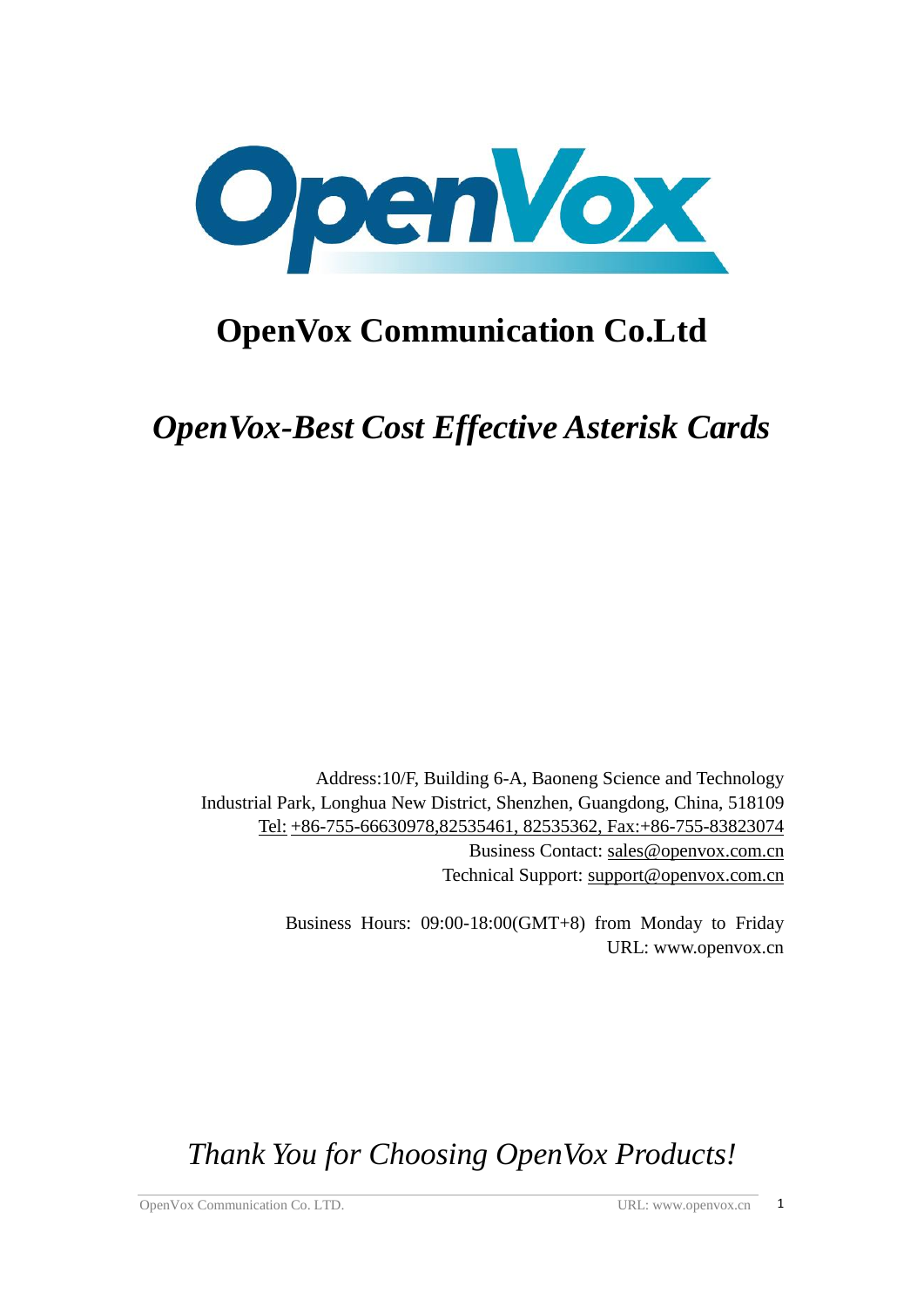## **Copyright**

Copyright<sup>©</sup> 2011 OpenVox Inc. All rights reserved. No part of this document may be reproduced without prior written permission.

## **Confidentiality**

Information contained herein is of a highly sensitive nature and is confidential and proprietary to OpenVox Inc. No part may be distributed, reproduced or disclosed orally or in written form to any party other than the direct recipients without the express written consent of OpenVox Inc.

### **Disclaimer**

OpenVox Inc. reserves the right to modify the design, characteristics, and products at any time without notification or obligation and shall not be held liable for any error or damage of any kind resulting from the use of this document.

OpenVox has made every effort to ensure that the information contained in this document is accurate and complete; however, the contents of this document are subject to revision without notice. Please contact OpenVox to ensure you have the latest version of this document.

## **Trademarks**

All other trademarks mentioned in this document are the property of their respective owners.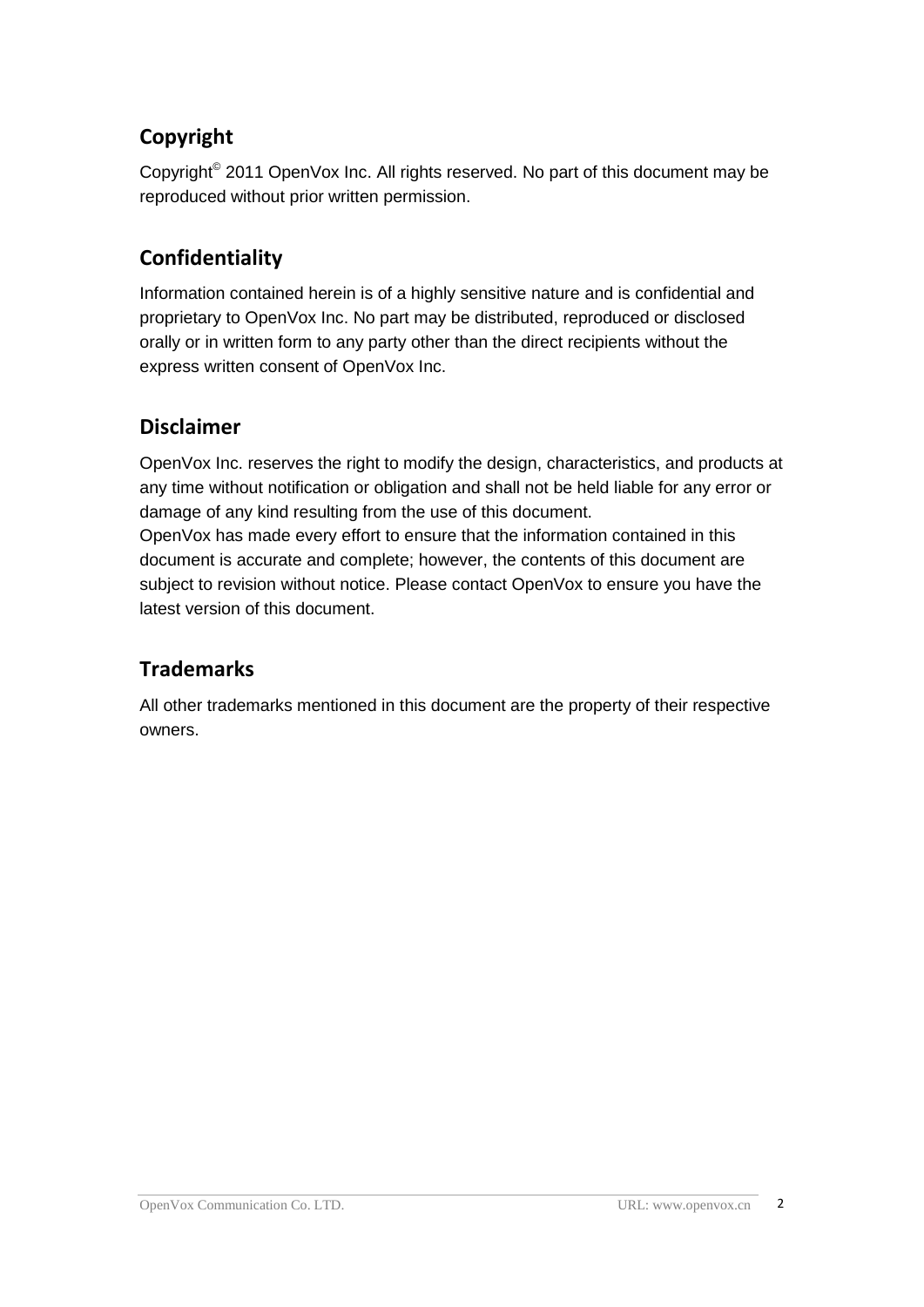# **Contents**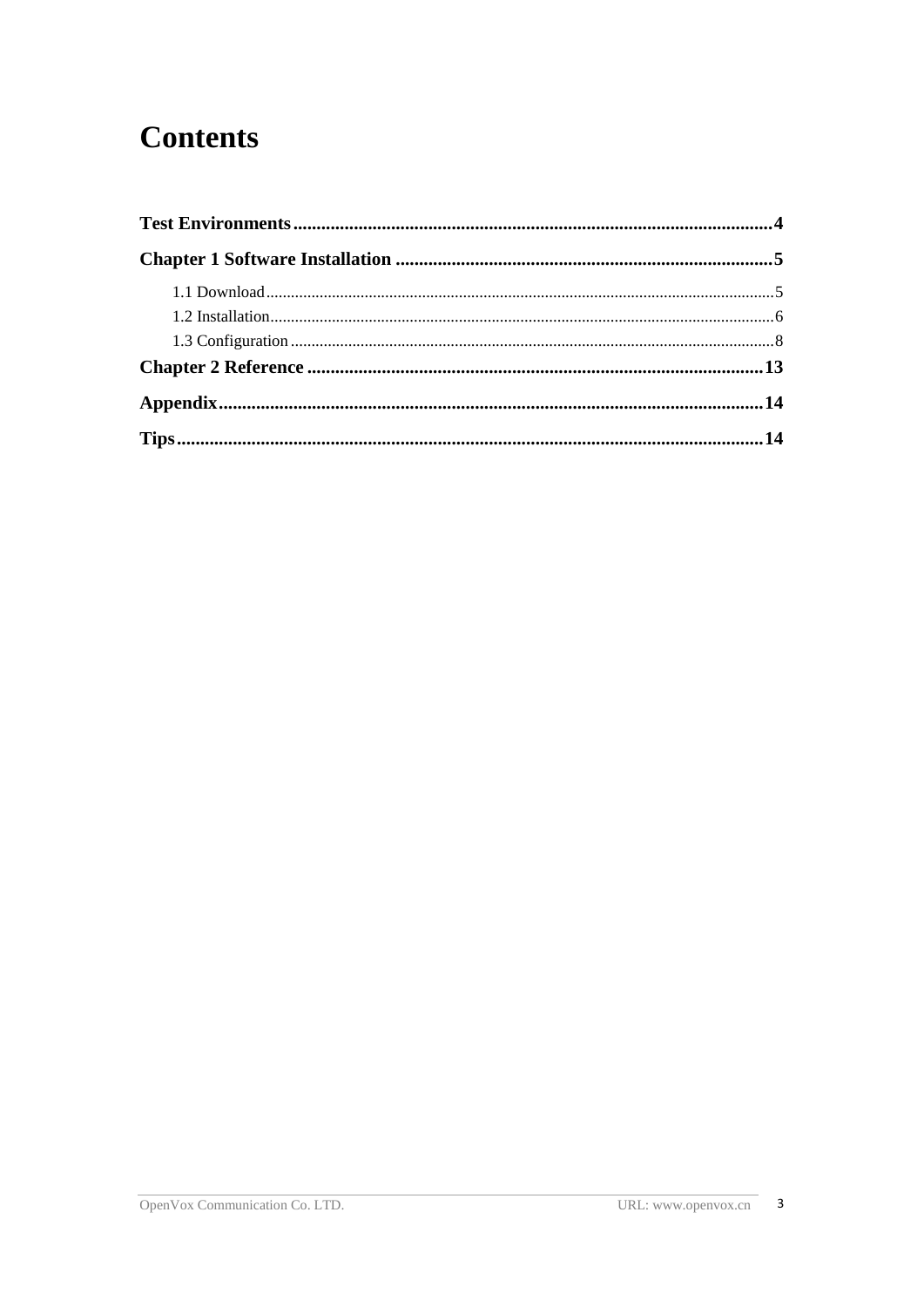# <span id="page-3-0"></span>**Test Environments**

CentOS-5.6

Kernel version: 2.6.18-238.12.1.el5

DAHDI: dahdi-linux-complete-2.3.0.1+2.3.0

Asterisk: 1.8.0

ss7: chan\_ss7-2.1.0

Hardware: IX Series (A400E+DE130E)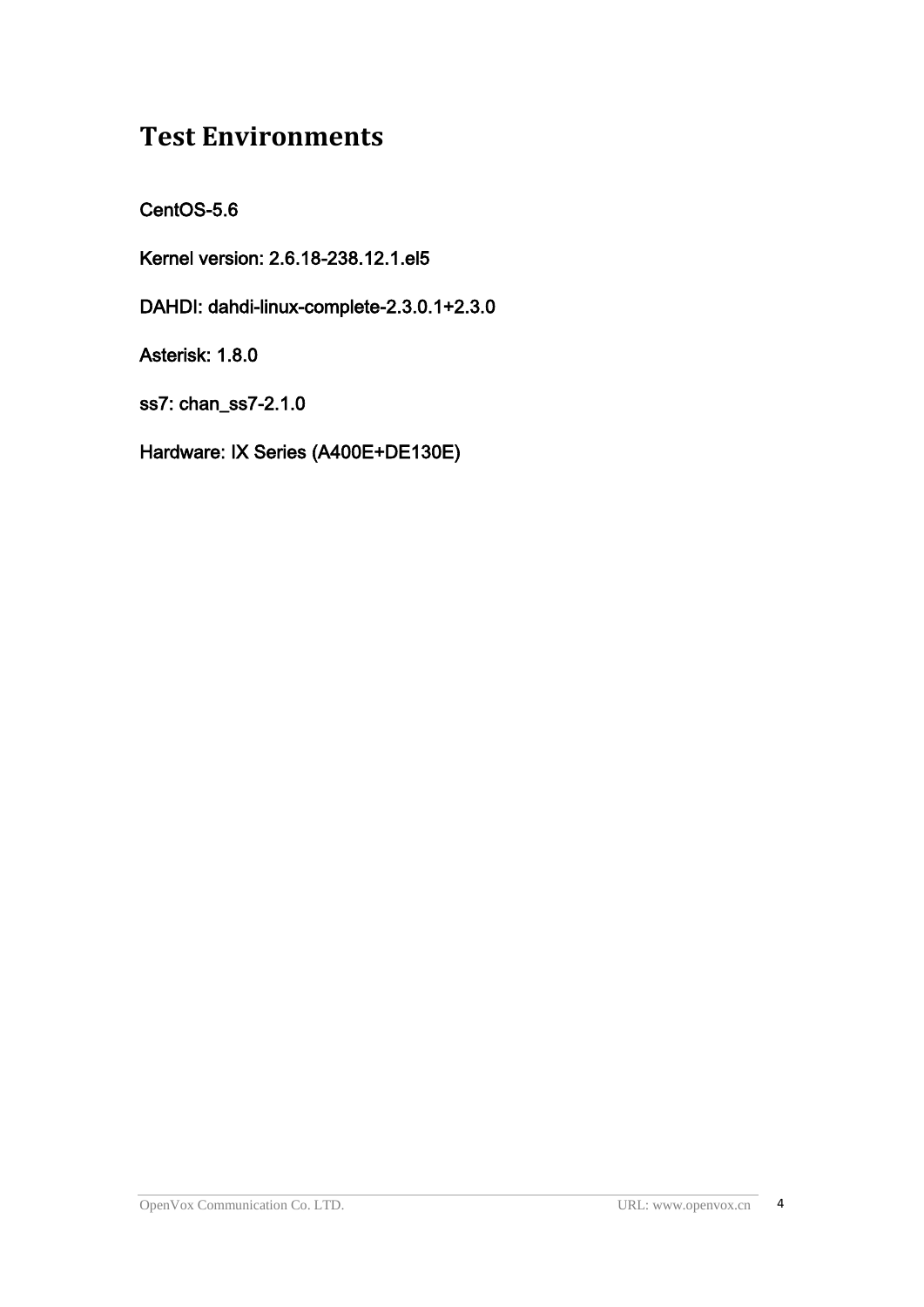# <span id="page-4-0"></span>**Chapter 1 Software Installation**

IX series IP-PBX supports combinations analog, BRI, PRI and GSM telephony cards, now let's take the combination of A400E and DE130E for an example to illustrate software installation. And assume that DE130E need to run in SS7 signaling.

# <span id="page-4-1"></span>**1.1 Download**

Download chan\_ss7 package from:

*[http://www.netfors.com/chan\\_ss7\\_free](http://www.netfors.com/chan_ss7_free)*

Get DAHDI source package from openvox:

*http://downloads.openvox.cn/pub/drivers/dahdi-linux-complete/openvox\_*

*dahdi-linux-complete-current.tar.gz*

Get Asterisk software package from digium official website:

*[http://downloads.asterisk.org/pub/telephony/asterisk/releases/a](http://downloads.asterisk.org/pub/telephony/asterisk/releases/)sterisk-1.8*

*.0.tar.gz*

Execute the following commands in the directory /usr/src/ in general to

download and unzip the three source packages.

- # wget http://www.netfors.com/media/download/chan\_ss7-2.1.0.tar.gz
- # wget http://downloads.openvox.cn/pub/drivers/dahdi-linux-complete/openvox\_

dahdi-linux-complete-current.tar.gz

# wget http://downloads.asterisk.org/pub/telephony/asterisk/releases/asterisk-1.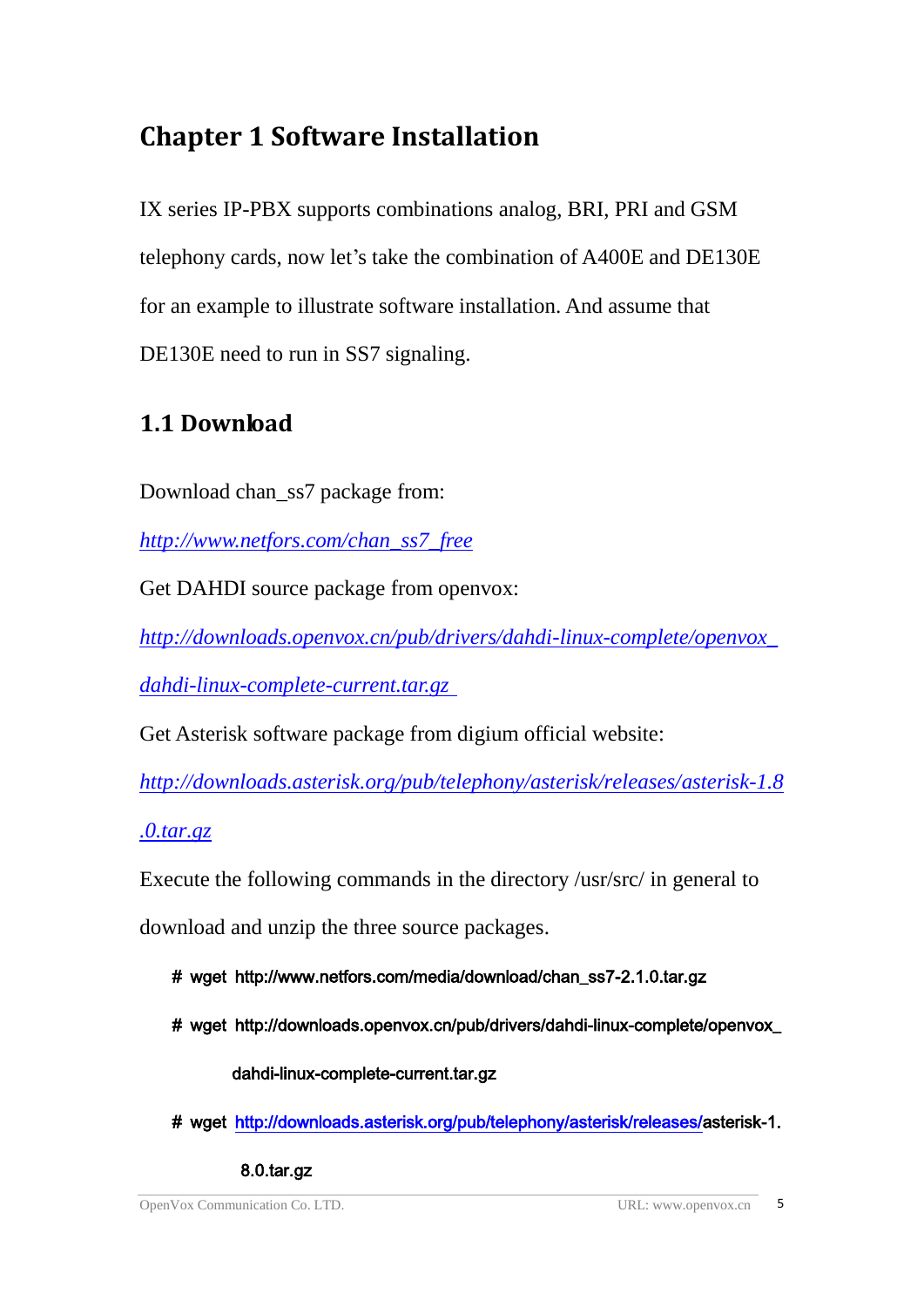# tar\_-xvzf chan\_ss7-2.1.0.tar.gz

#\_tar\_-xvzf\_openvox\_dahdi-linux-complete-xx.tar.gz

# tar –xvzf asterisk-1.8.0.tar.gz

## <span id="page-5-0"></span>**1.2 Installation**

Make sure your **[necessary dependencies](#page-13-0)** have all been installed, and then get start to install DAHDI, Asterisk and chan\_ss7.

```
# cd /usr/src/dahdi-linux-complete-XX 
# make
```
# make install

# make config



**Caution:** If there is something wrong after **"**make**"**, please refer to **[HERE](http://bbs.openvox.cn/viewthread.php?tid=1557&extra=page%3D1)**. In the url link, the moderator introduces you a method how to patch. After patching,

save your changes and exit. Then run **"**make**"** again, if successfully, you are going to install Asterisk.

Please operate those commands to install Asterisk.

# cd asterisk-1.8.0

# ./configure

# make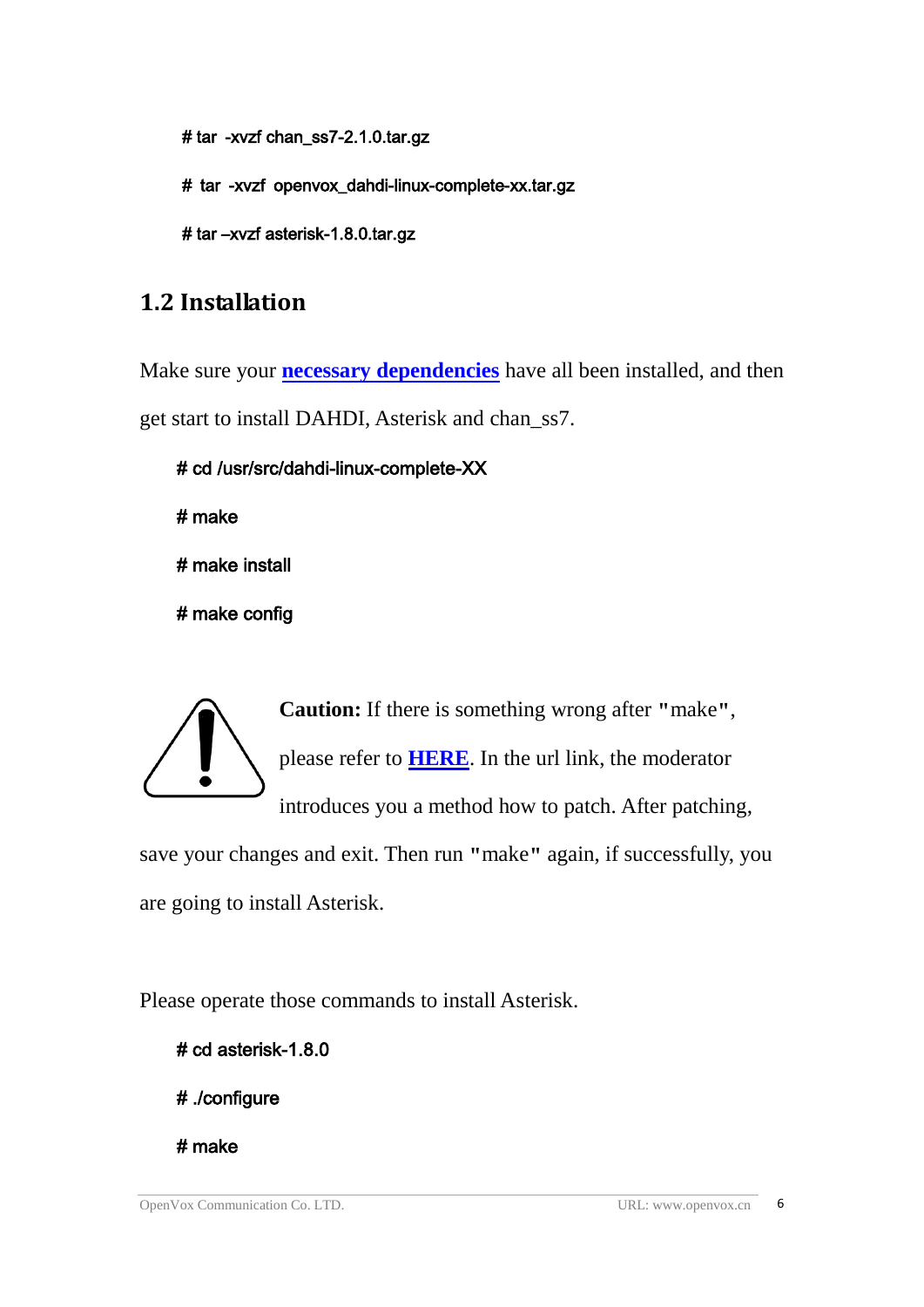#### # make install

#### # make samples

**"**make samples**"** will install the standard sample [configuration](http://www.voip-info.org/wiki/view/Asterisk+config+files) file in the directory /etc/asterisk. As a freshman, you should perform make samples, that is to say, it is unnecessary to perform make samples every time. Because once performed, it will cover the old sample configuration files you have installed.

After installed dahdi and asterisk, now install chan ss7 as below: Go to the directory of chan\_ss7 source codes and modify Makefile like this:

## #INCLUDE+=-I../source/telephony/zaptel/kernel

#### #CFLAGS+=-DUSE\_ZAPTEL

ASTERISK\_PATH=../asterisk-1.8.0/include

INCLUDE+=-I../dahdi-linux-complete-2.3.0.1+2.3.0/include

Execute commands to compile and install chan\_ss7

# make

# make install

### # cp ss7.conf /etc/asterisk

; copy the ss7.conf file to /etc/asterisk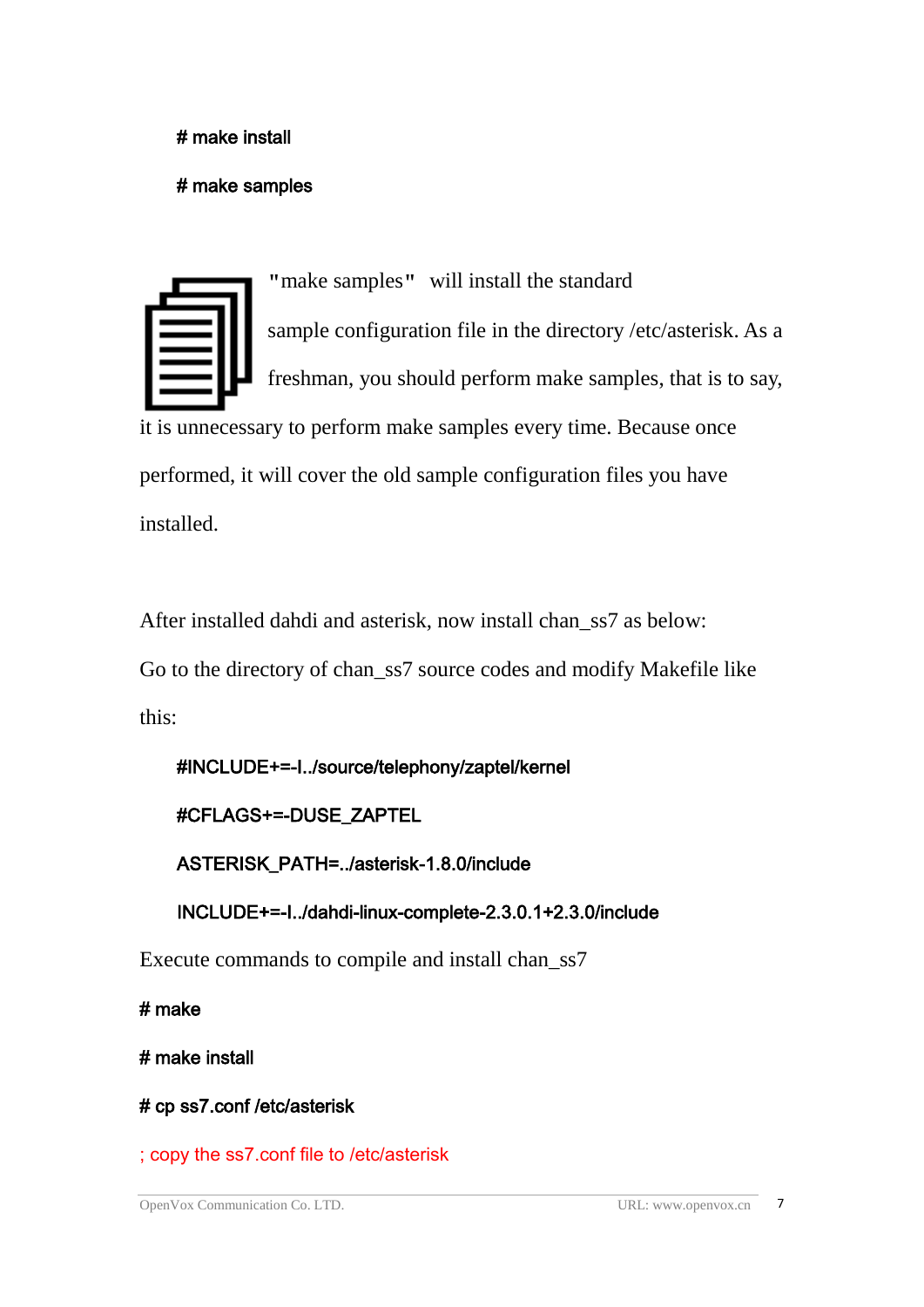### # cp chan\_ss7.so /usr/lib/asterisk/modules

; copy the chan\_ss7.so to /usr/lib/asterisk/modules

## <span id="page-7-0"></span>**1.3 Configuration**

### **1. Driver loading**

After compiling and installing DAHDI and Asterisk, please load the driver by running:

# modprobe dahdi # modprobe opvx115 # modprobe wctdm # dahdi\_genconf

After running, there is not any indication information displayed if loaded normally and successfully. **"**opvx115**"** and **"**wctdm**"** are the driver module name of DE130E and A400E.

If there is any error, please trace the cause. Until all errors are clear up, you could execute **"**dahdi\_genconf**"** again, and then go to the next step. By running **"**dahdi\_genconf**"**, it will generate /etc/dahdi/system.conf and etc/asterisk/dahdi-channels.conf automatically. Checking whether the generated files information agrees with your hardware setup, if not, you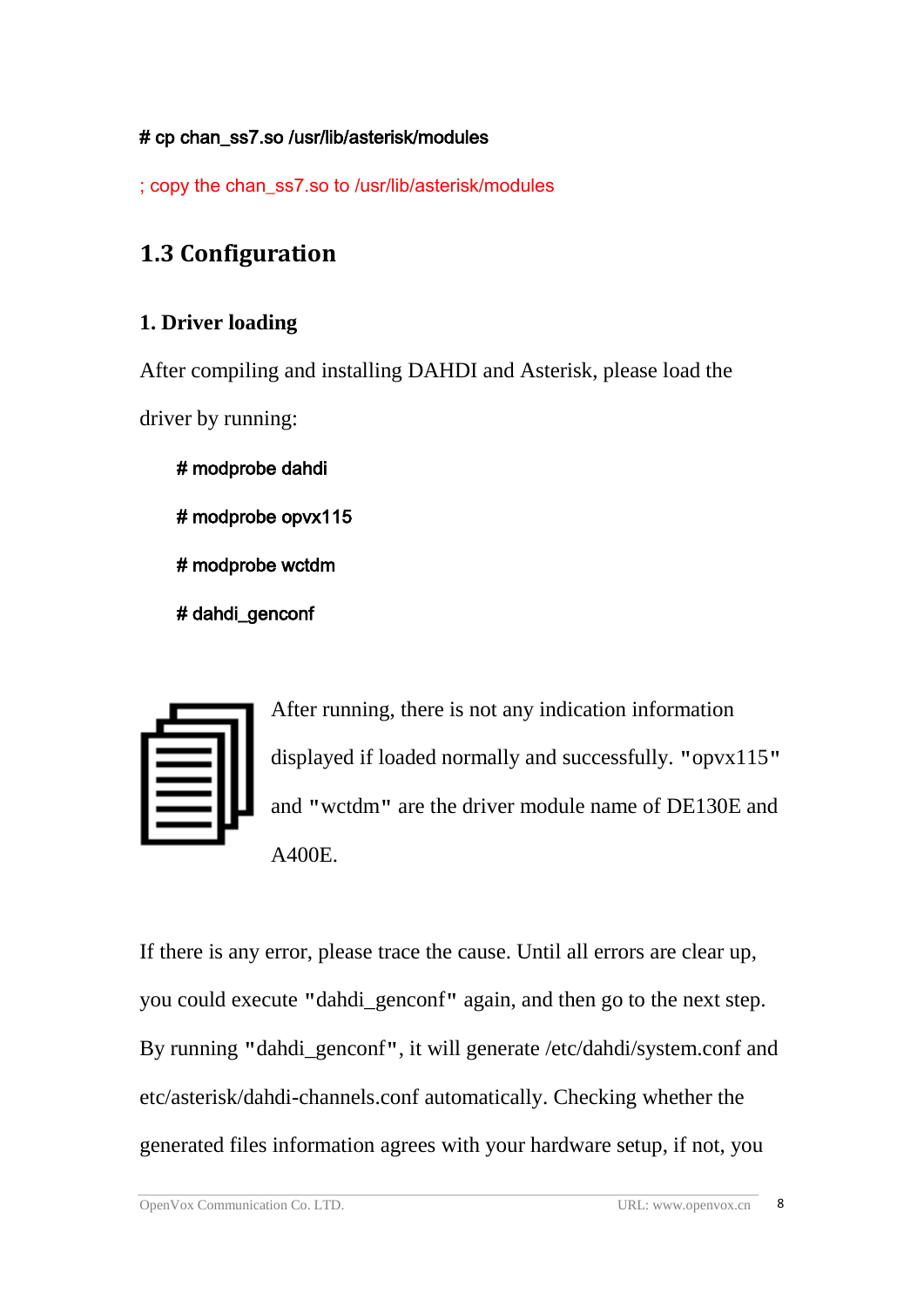should modify to your specific requirements. Do not forget to confirm dahdi-channels.conf is included in chan\_dahdi.conf, if not, run command:

#### # echo "#include dahdi-channels.conf" >> /etc/asterisk/chan\_dahdi.conf

FXO ports use FXS signaling, while FXS ports adopt FXO signaling. A part of system.conf which is one of the basic channel configuration files is displayed.

```
# Span 2: WCTDM/4 "Wildcard TDM400P REV E/F Board 5" (MASTER) fxoks=1 fxoks=2 fxsks=3 fxsks=4 # Global data loadzone = cn defaultzone = cn ;Modify these two parameters to peer your country or zone
```
#### **Figure 6 A part of system.conf**



Some zonedata is available in the file

.. /dahdi-XX/tools/zonedata.c, you can refer to it to match your country mode. Meanwhile, you also need to modify

another parameter which is in file

/etc/asterisk/indications.conf.

#### country=cn

- **2. Edit files for ss7**
- **a.** Edit /etc/dahdi/system.conf like:

OpenVox Communication Co. LTD. URL: www.openvox.cn 9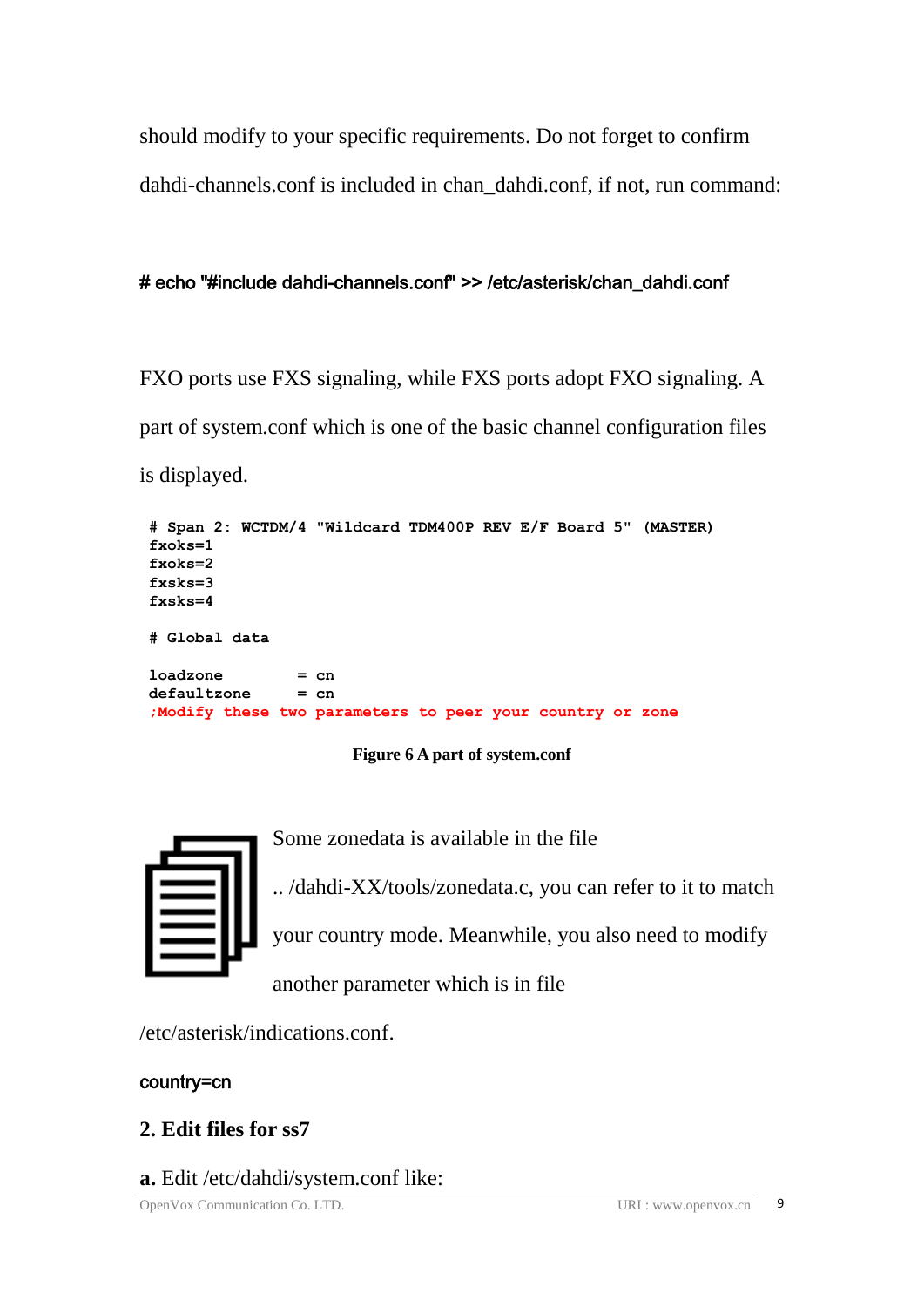```
#
# Span 1: TE4/0/1 "T4XXP (PCI) Card 0 Span 1" HDB3/CCS/CRC4 RED Span=1,1,0,ccs,hdb3,crc4
# termtype: te bchan=1-31
#dchan=16
```
**b.** edit /etc/asterisk/ss7.conf

```
Open Communication Communication Communication Configurator<br>
Co. Co. Co. LTD. URL: WELL: WELL: WELL: WELL: WELL: WELL: WELL: WELL: WELL: WELL: WELL: WELL: WELL: WELL: WELL: WELL: WELL: WELL: WELL: WELL: WELL: WELL: WE
 [linkset-siuc] enabled => yes enable_st => no use_connect => no hunting_policy => even_mru context => ss7 language => da t35 => 15000,timeout subservice => auto ;signallingtype=>ISUP(TUP) variant => CHINA [link-l1] linkset => siuc channels => 1-15,17-31 schannel => 16 firstcic => 0 ;sls => 1 ;sltm => no enabled => yes echocancel => no ;echocan_train => 350 ;echocan_taps => 128 [host-zmdvoip] zmdvoip is your asterisk server name enabled => yes opc => 0x10ff48 dpc => siuc:0x10fff6 links => l1:1
```


Some parameters in this file need to be changed according to your situation. Please replace "zmdvoip" by your asterisk server name. If "opc" is 0x10fff6 and "dpc" is 0x10ff48 carrier gives you, you must set

"opc  $\Rightarrow$  0x10ff48 dpc  $\Rightarrow$  siuc:0x10fff6" like the above figure.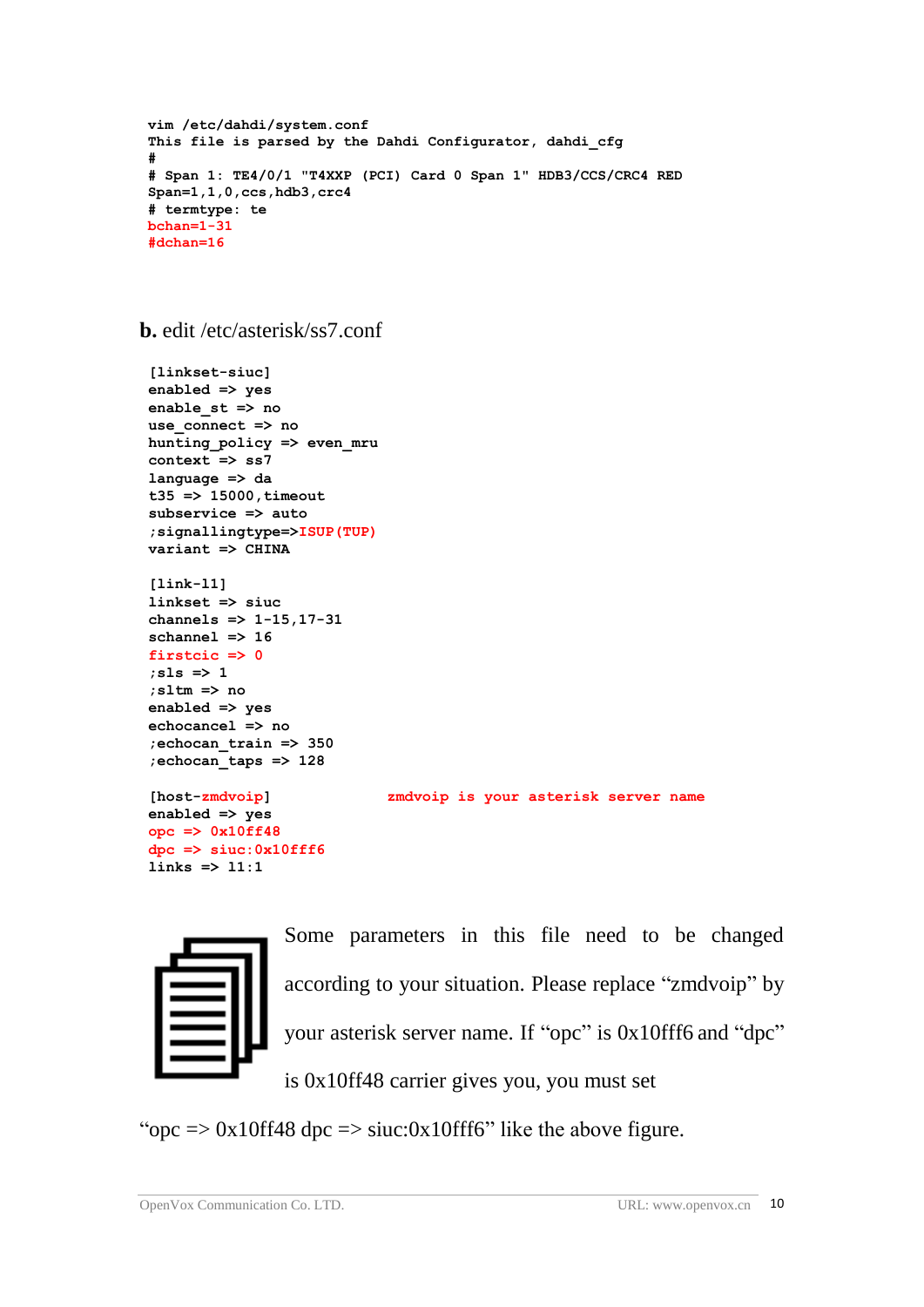**c.** Edit /etc/asterisk/dahdi-channels.conf

Please comment out the settings for DE130E, otherwise it will be

```
contradictory with ss7
 ;Span 1: TE4/0/1 "T4XXP (PCI) Card 0 Span 1" HDB3/CCS/CRC4 RED ;group=0,11 ;context=from-pstn ;switchtype = euroisdn ;signalling = pri_cpe ;channel => 1-15,17-31 ;context = default ;group = 63
```
After these tasks finished, please execute the following command:

#### # service dahdi restart

#### # dahdi\_cfg –vvvvvv

The command is used for reading and loading parameters in the

configuration file system.conf and writing to the hardware. A part of

outputs are showed in the following figure.

```
DAHDI Version: 2.3.0 Echo Canceller(s): Configuration ====================== Channel map: Channel 01: FXO Kewlstart (Default) (Echo Canceler: none) (Slaves: 01) Channel 02: FXO Kewlstart (Default) (Echo Canceler: none) (Slaves: 02) Channel 03: FXS Kewlstart (Default) (Echo Canceler: none) (Slaves: 03) Channel 04: FXS Kewlstart (Default) (Echo Canceler: none) (Slaves: 04) 4 channels to configure. Setting echocan for channel 1 to none Setting echocan for channel 2 to none Setting echocan for channel 3 to none Setting echocan for channel 4 to none
```
**Figure 7 Channel map**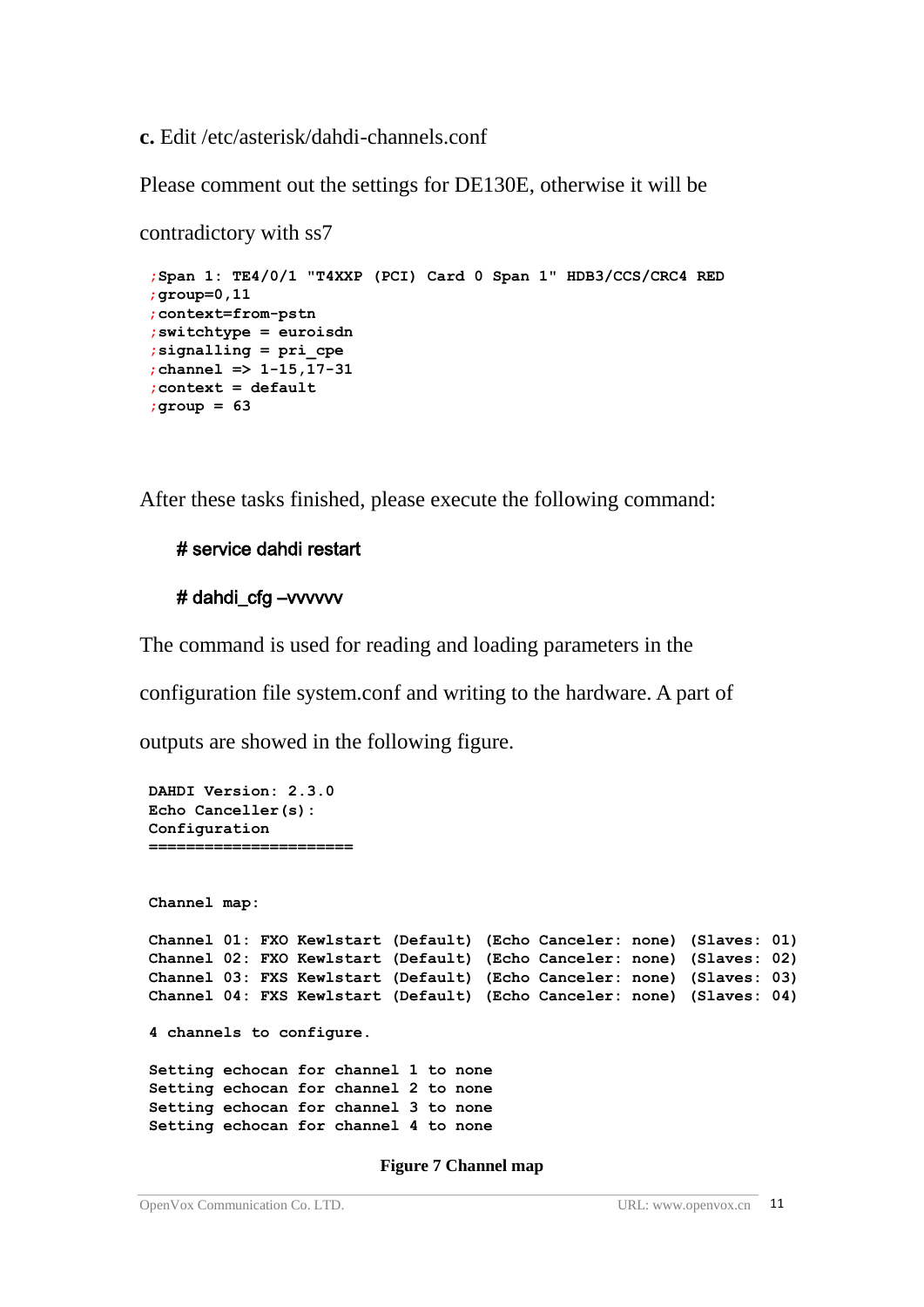#### **3. Asterisk initiation**

#### # asterisk -vvvvvvvgc

If Asterisk is already activate, run **"**asterisk –r**"** instead. In the CLI,

please run the following command:

#### localhost\*CLI> ss7 link status

**linkset siuc, link l1/16 INSERVICE, sls 0, total: 8684336, 8684368**

#### localhost\*CLI> ss7 linestat

Linkset: siuc

| <b>CIC</b> | 0 Idle  |
|------------|---------|
| <b>CIC</b> | 1 Idle  |
| <b>CIC</b> | 2 Idle  |
| <b>CIC</b> | 3 Idle  |
| <b>CIC</b> | 4 Idle  |
| <b>CIC</b> | 5 Idle  |
| <b>CIC</b> | 6 Idle  |
| <b>CIC</b> | 7 Idle  |
| <b>CIC</b> | 8 Idle  |
| <b>CIC</b> | 9 Idle  |
| <b>CIC</b> | 10 Idle |
| <b>CIC</b> | 11 Idle |
| <b>CIC</b> | 12 Idle |
| <b>CIC</b> | 13 Idle |
| <b>CIC</b> | 14 Idle |
| <b>CIC</b> | 16 Idle |
| <b>CIC</b> | 17 Idle |
| <b>CIC</b> | 18 Idle |
| <b>CIC</b> | 19 Idle |
| <b>CIC</b> | 20 Idle |
| <b>CIC</b> | 21 Idle |
| <b>CIC</b> | 22 Idle |
| <b>CIC</b> | 23 Idle |
| <b>CIC</b> | 24 Idle |
| <b>CIC</b> | 25 Idle |
| <b>CIC</b> | 26 Idle |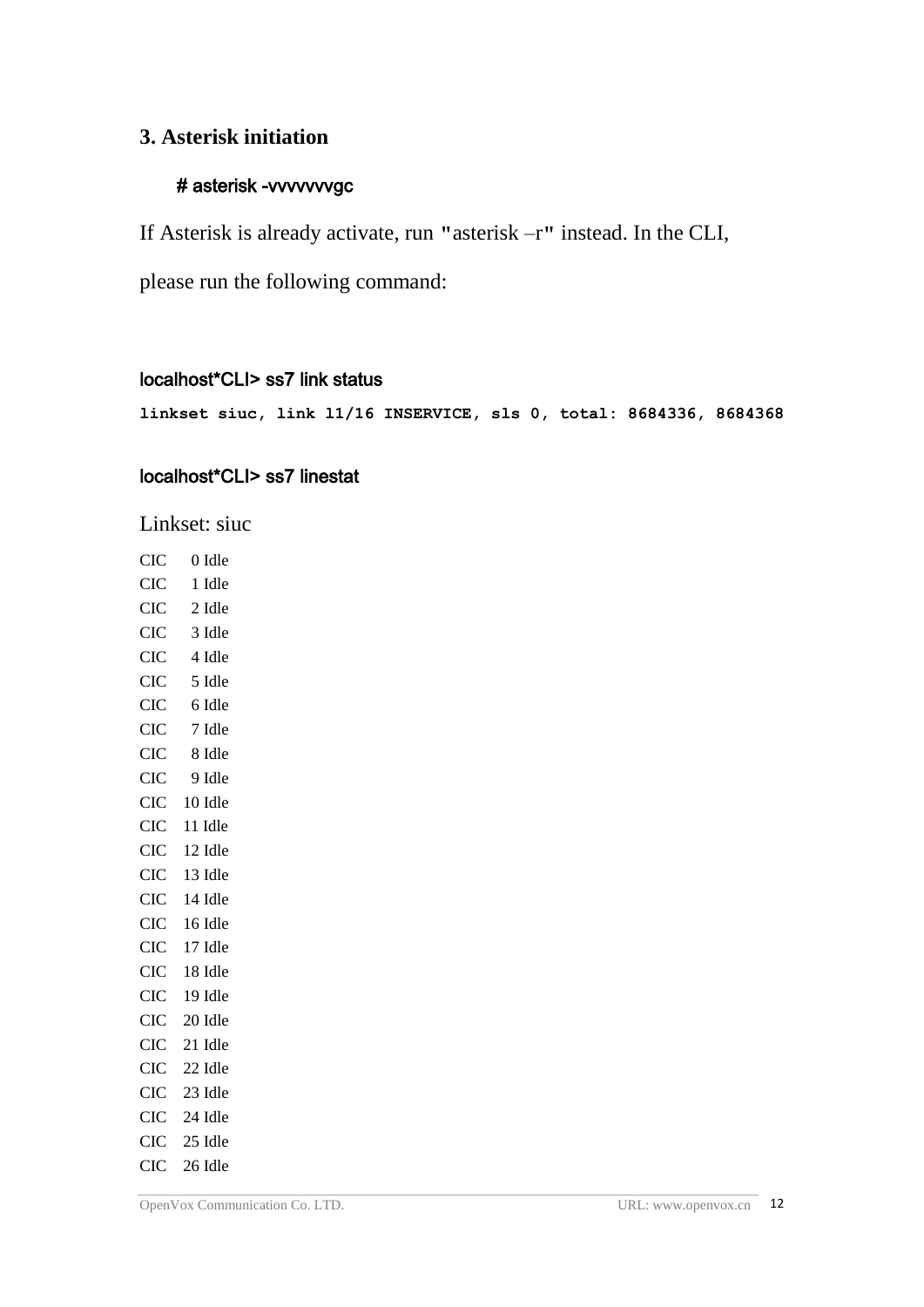CIC 27 Idle CIC 28 Idle CIC 29 Idle CIC 30 Idle

#### localhost\*CLI> dahdi show channels

| Chan Extension | Context       | Language | MOH Interpret |
|----------------|---------------|----------|---------------|
| Pseudo         | default       |          | default       |
|                | from-internal |          | default       |
| 2              | from-internal |          | default       |
| 3              | from-pstn     |          | default       |
| 4              | from-pstn     |          | default       |

**Figure 9 channels show**

If DAHDI channels and ss7 are found and up, it means they have been loaded into Asterisk successfully. The last thing is to edit your extension (softphone or hard phone) and dialplan by your requirements. After right dialplan, I will say "congratulations to you!"

After saving your dialplan, please run **"**asterisk –r**"**, then execute **"**reload**"** in the CLI. Next you are able to make calls.

## <span id="page-12-0"></span>**Chapter 2 Reference**

[www.openvox.cn](http://www.openvox.cn/) [www.digium.com](http://www.digium.com/) [www.asterisk.org](http://www.asterisk.org/) [www.voip-info.org](http://www.voip-info.org/) [www.asteriskguru.com](http://www.asteriskguru.com/)